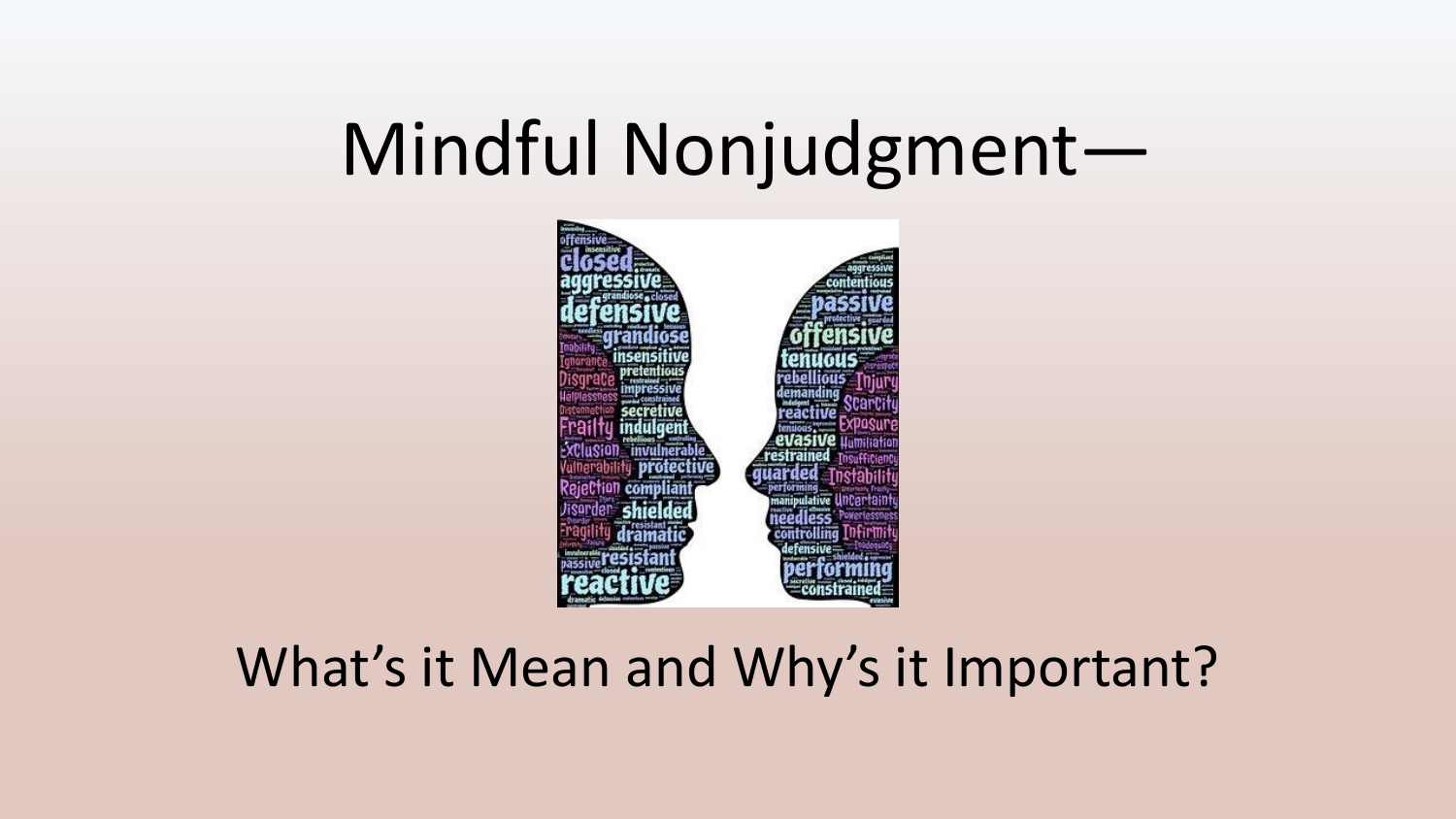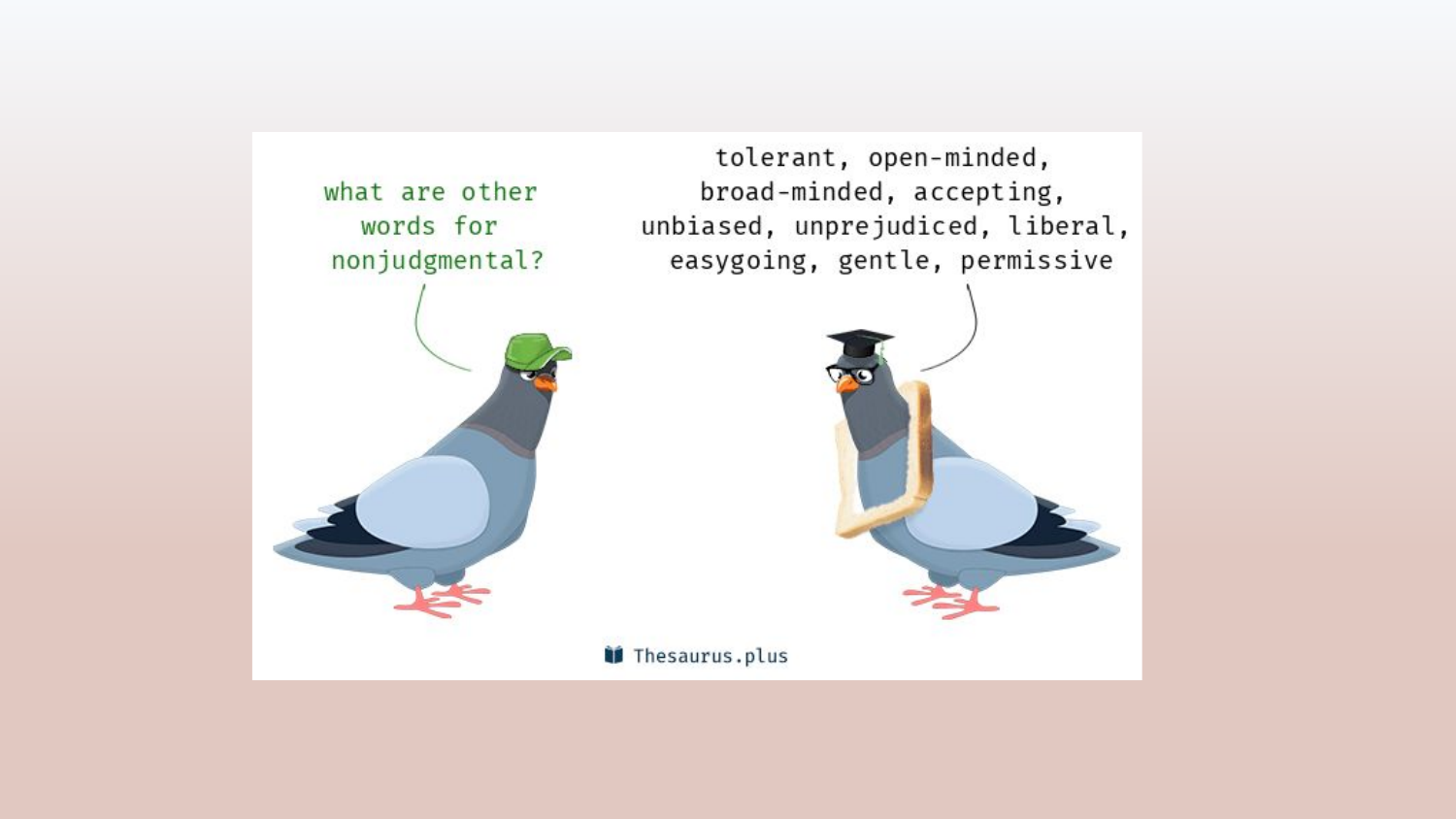Mindfulness means moment-to-moment, nonjudgmental awareness. It is cultivated by refining our capacity to pay attention, intentionally, in the present moment, and then sustaining that attention over time as best we can. In the process, we become more in touch with our life as it is unfolding.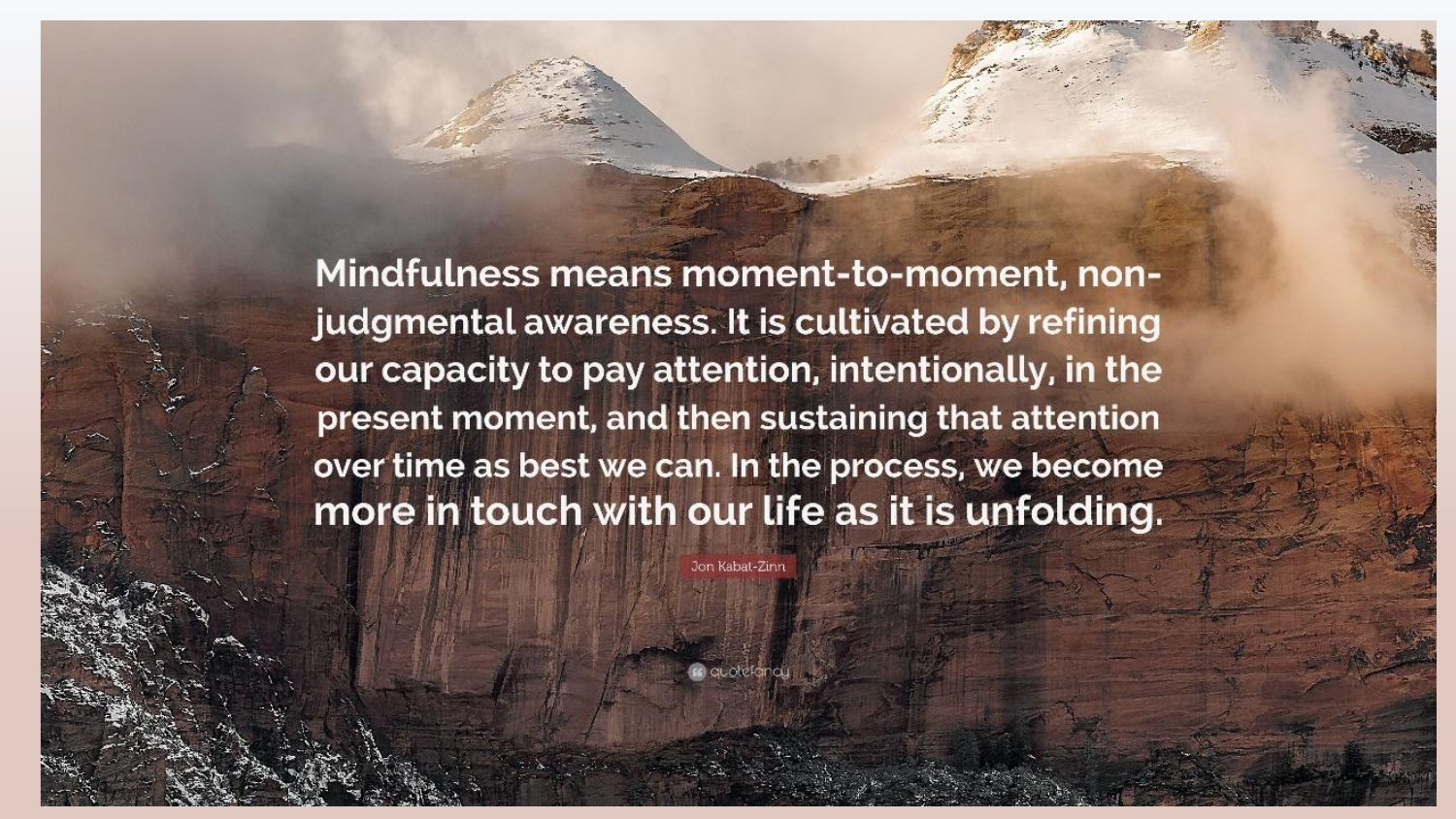## **7 (now 8) Attitudes of Mindfulness Jon Kabat-Zinn**



"1.NON-JUDGING: Being an impartial witness of your own experience requires that you become aware of the constant stream of judging and reacting to inner and outer experiences that we are normally caught up in, observe it, and step back from it. Just observe how much you are preoccupied with **liking and disliking** during a ten-minute period as you go about your business."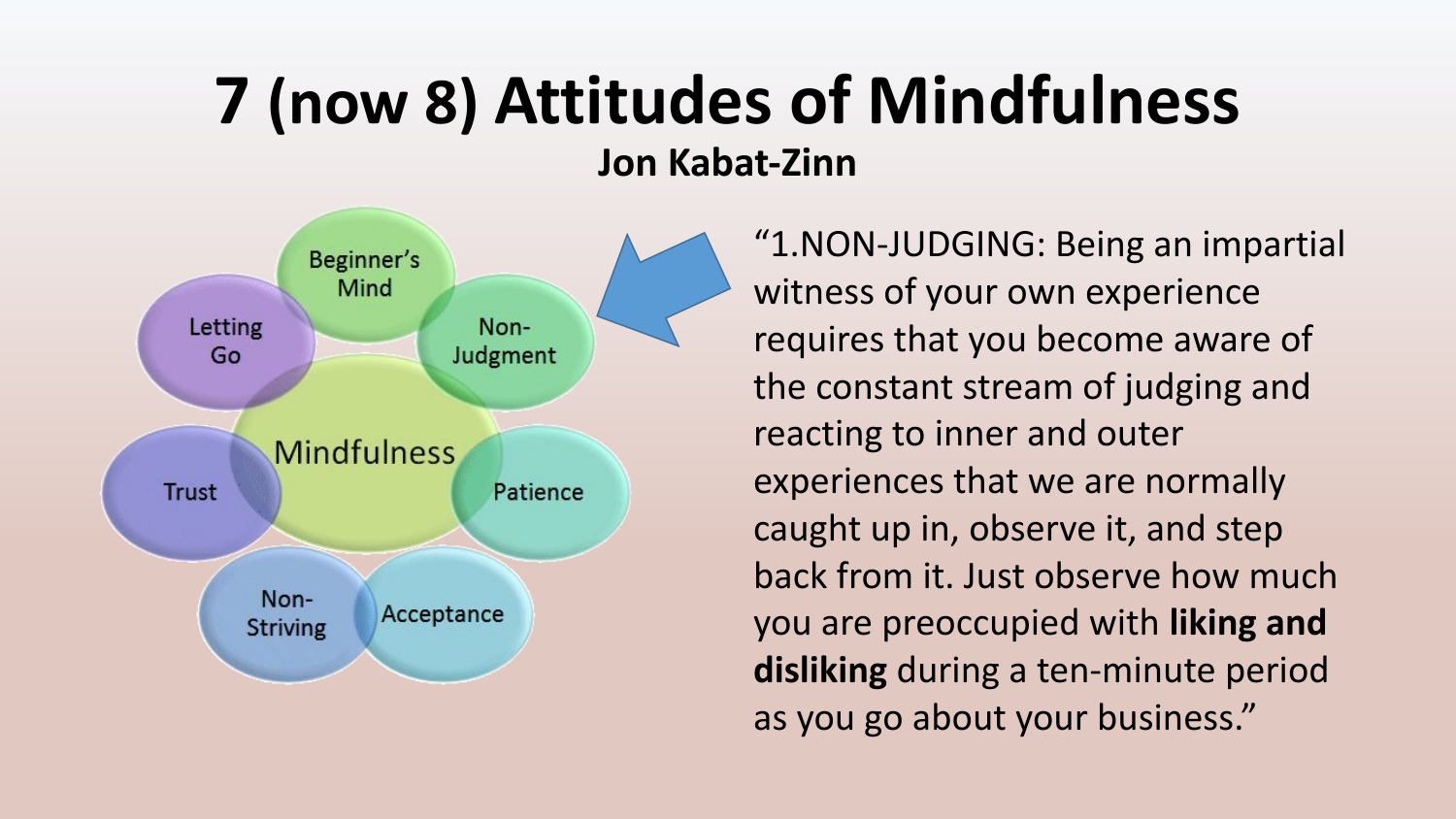# "Liking and Disliking"



- 1. "Noticing the automatic habit of labelling everything we experience as good, bad, or neutral.
- 2. The habit of judging locks us into mechanical reactions that we are not even aware of and often has little objective basis.
- 3. By becoming aware of your judgments you can choose actions and behaviours more consciously rather than automatically reacting to situations in your environment."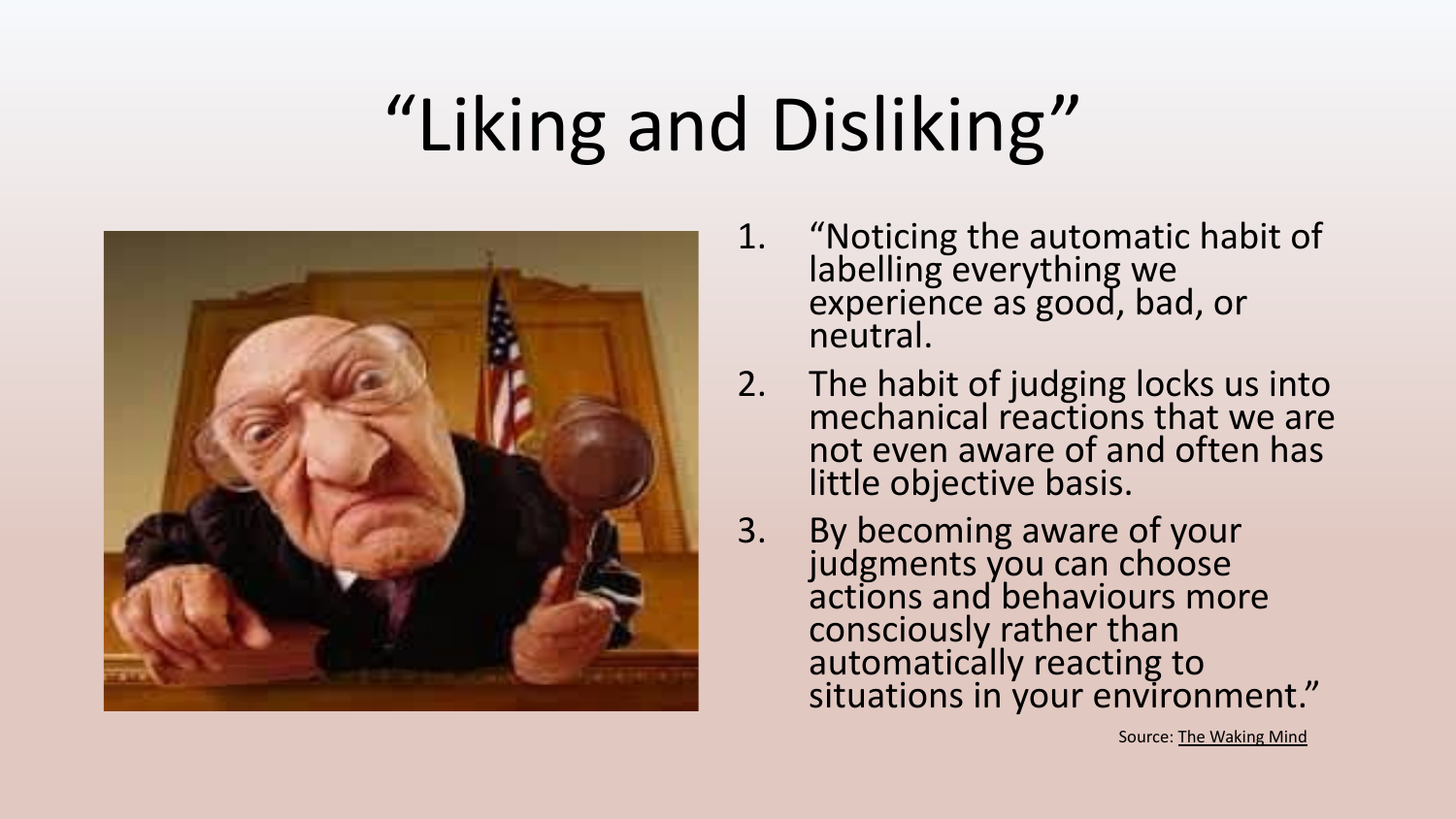# Making Judgments Has Advantages

- Making quick judgments can have high survival value.
- Making informed and critically thought-through judgments is part of wisdom (and, we hope, the law).
- Making ethically grounded judgments is invaluable for morality and social justice.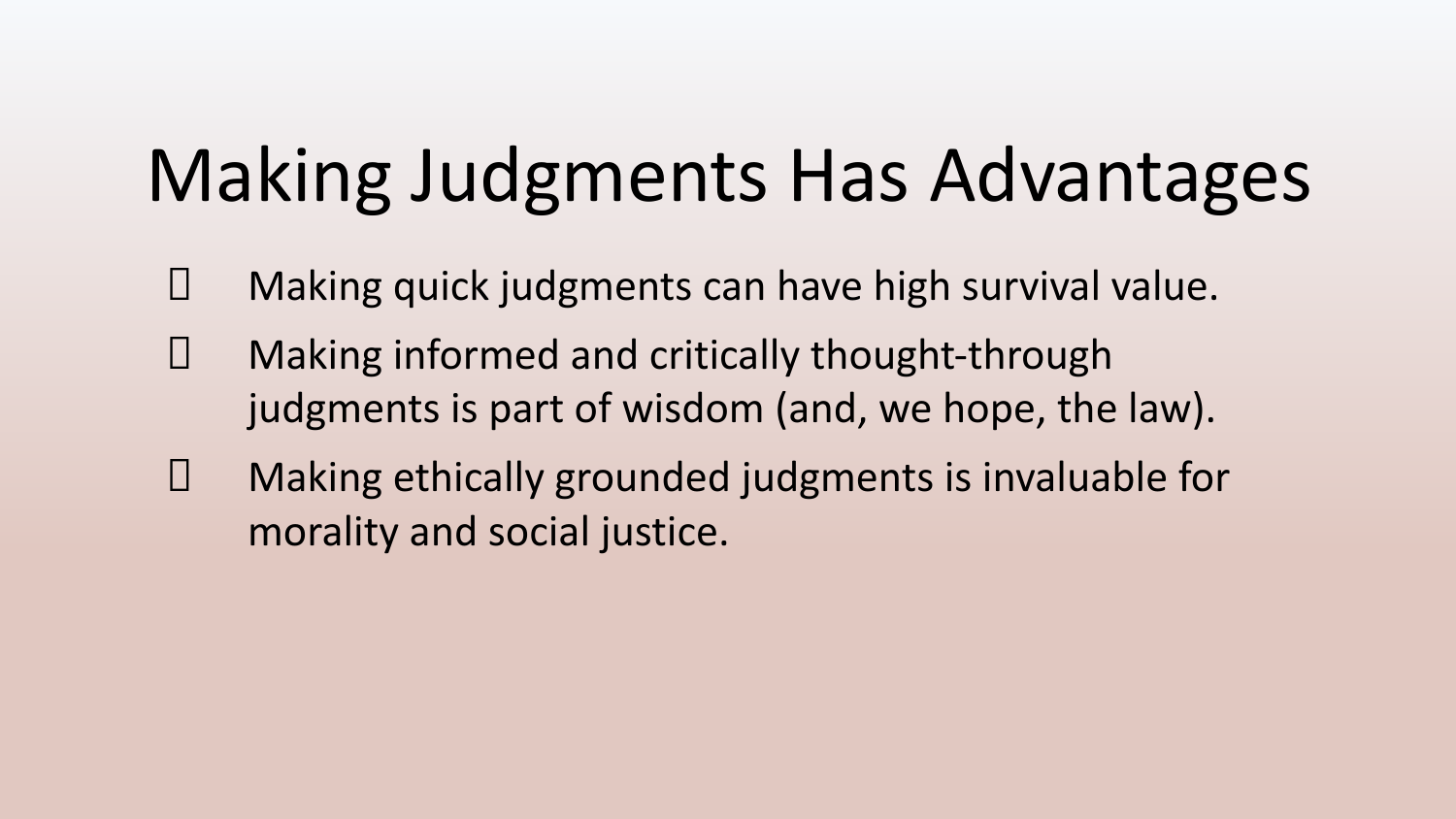## But, There are Disadvantages

The overwhelming majority of day-in-day-out judgments are:

- Based on **individual preferences**, what I find pleasant or unpleasant.
- Instantaneous and **reactive snap-judgments**.
- Expressions of **unexamined fears and desires**, worry and craving.
- **Categorical**: "black-and-white," one-sided, lacking shades of grey.
- Often **self-critical**, non-generous to ourselves (and the seeds of neurosis).
- Often **critical of others**, non-curious about difference (unconsciously biased).
- **Divisive**, separating individuals, "us" from "them" (and race from race).
- **Not in the present moment**, which is the only time/place for openness to life.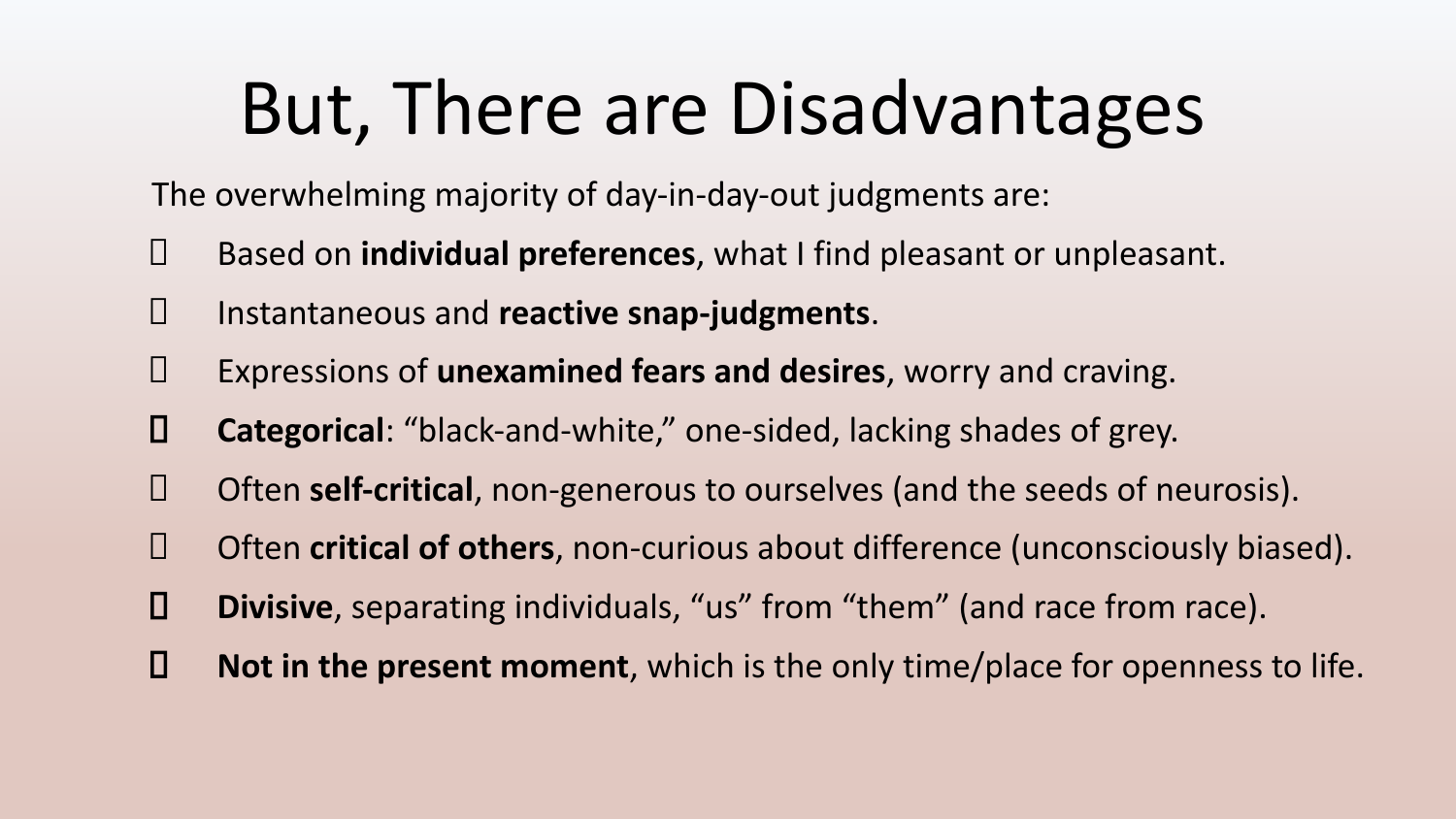## Your Mind Judges Every Experience



From Patrick Buggy, Mindful Ambition, ["Non-Judgment: What is it? And Why Does it Matter \(4 Benefits\)"](https://mindfulambition.net/non-judgment/)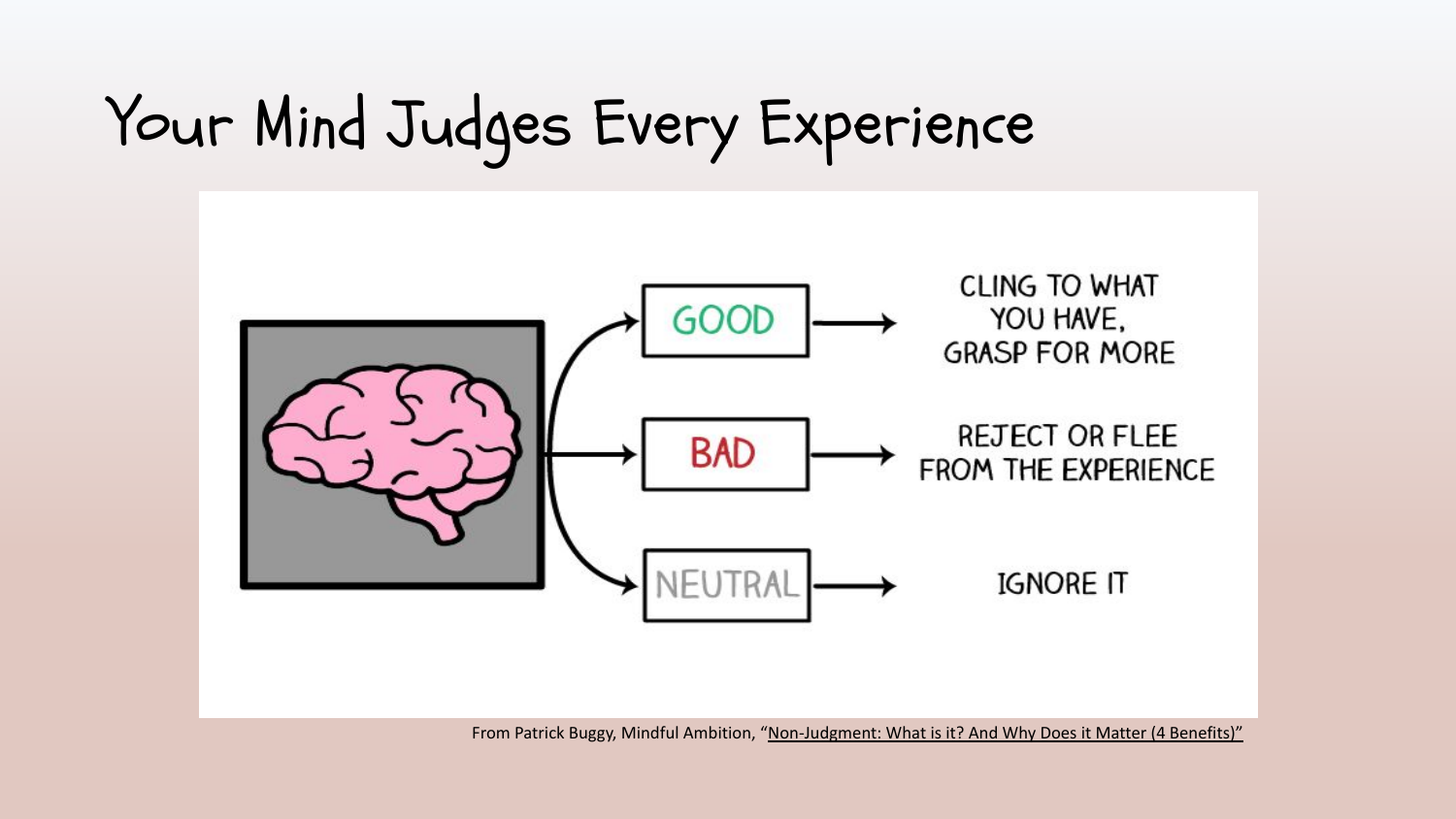# What Non-Judgment Isn't

**"Non-judgement isn't about stopping judgments** from ever arising—that's impossible. It's the nature of the mind to judge.

Instead, it's about **changing your relationship** to your judgments. Knowing that they're temporary thoughts, and you don't need to be swept away by them just because they arise in your mind.

To practice mindfulness is to make **direct contact** with the experience you're having. Getting in-touch with the actual experience itself is a freeing and peaceful state."

– Patrick Buggy, Mindful Ambition, ["Non-Judgment: What is it? And Why Does it Matter \(4 Benefits\)"](https://mindfulambition.net/non-judgment/)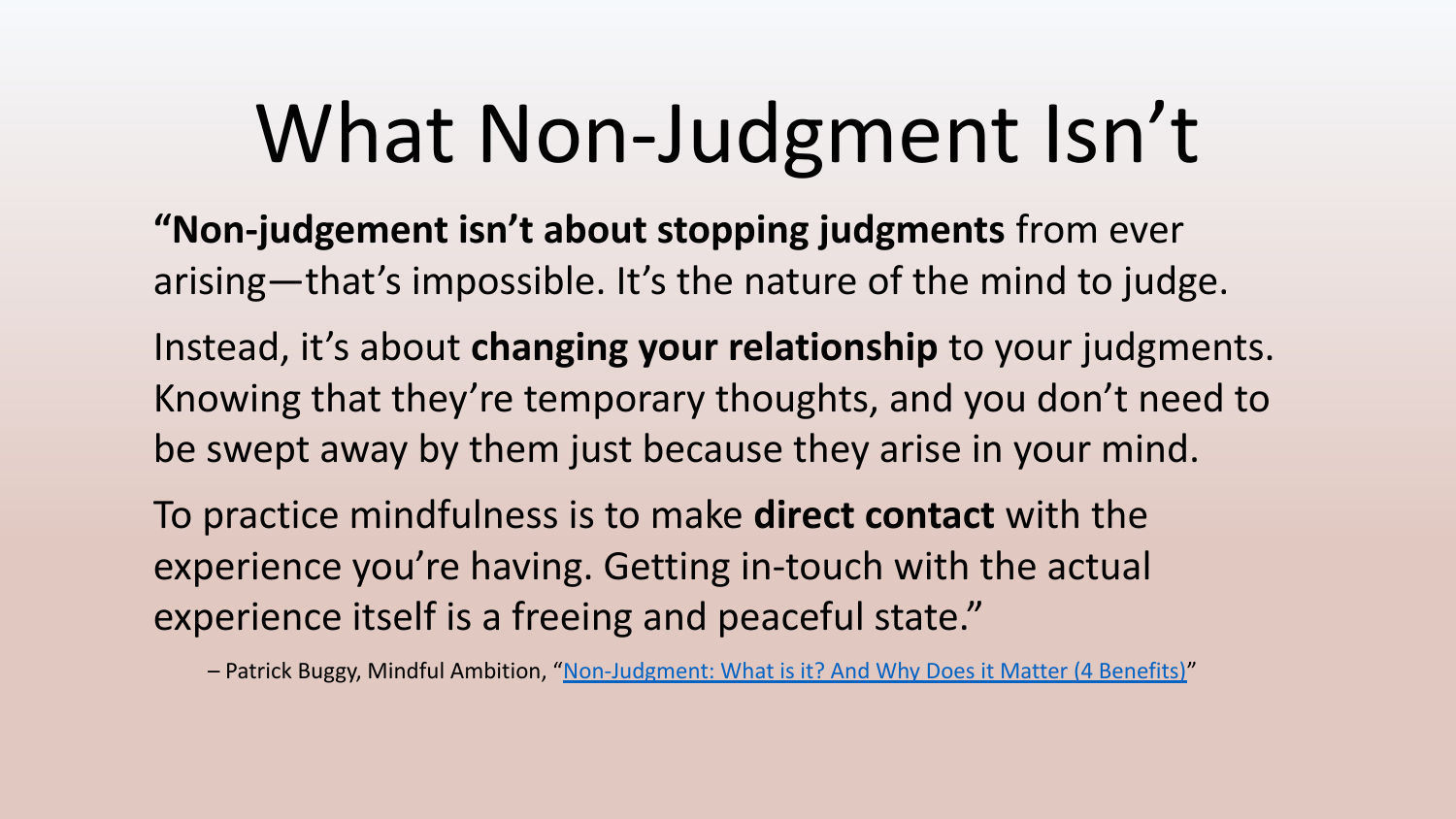#### NON-JUDGMENT MEANS YOU DON'T NEED TO \*DO\* SOMETHING ABOUT EVERY LIFE EXPERIENCE

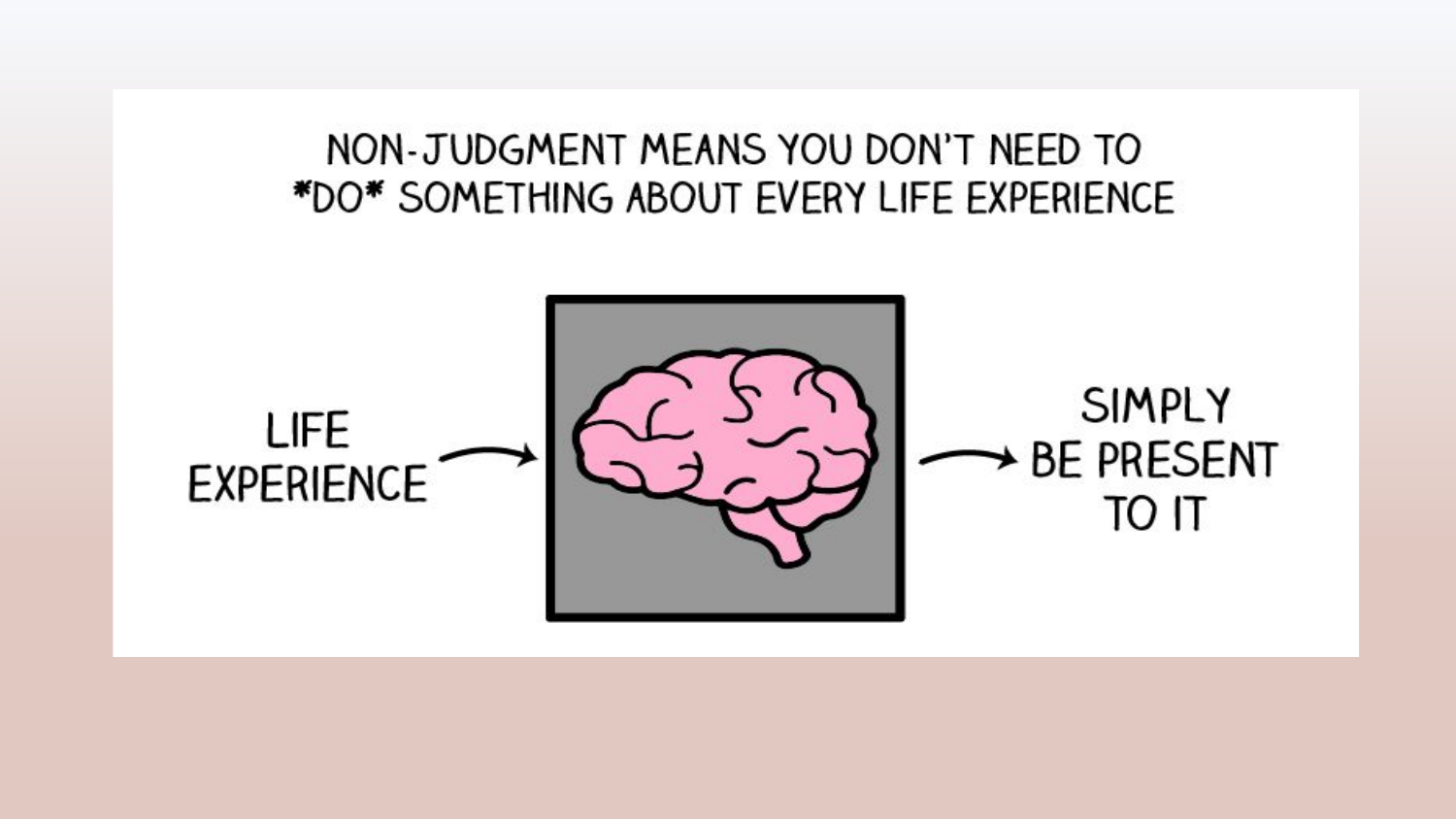## Outside of Meditation Practice

"The process is simple:

- **1. Notice** when judgments arise. Witness whatever comes up in the body or mind in conjunction with that judgment.
- **2. Recognize** the thoughts that are there *without* denouncing them or clinging to them.
- **3. Move forward with clarity**, staying present to the experience at hand.
- Without practicing non-judgment, we can't be mindful."

– Patrick Buggy, Mindful Ambition, "[Non-Judgment: What is it? And Why Does it Matter \(4 Benefits\)"](https://mindfulambition.net/non-judgment/)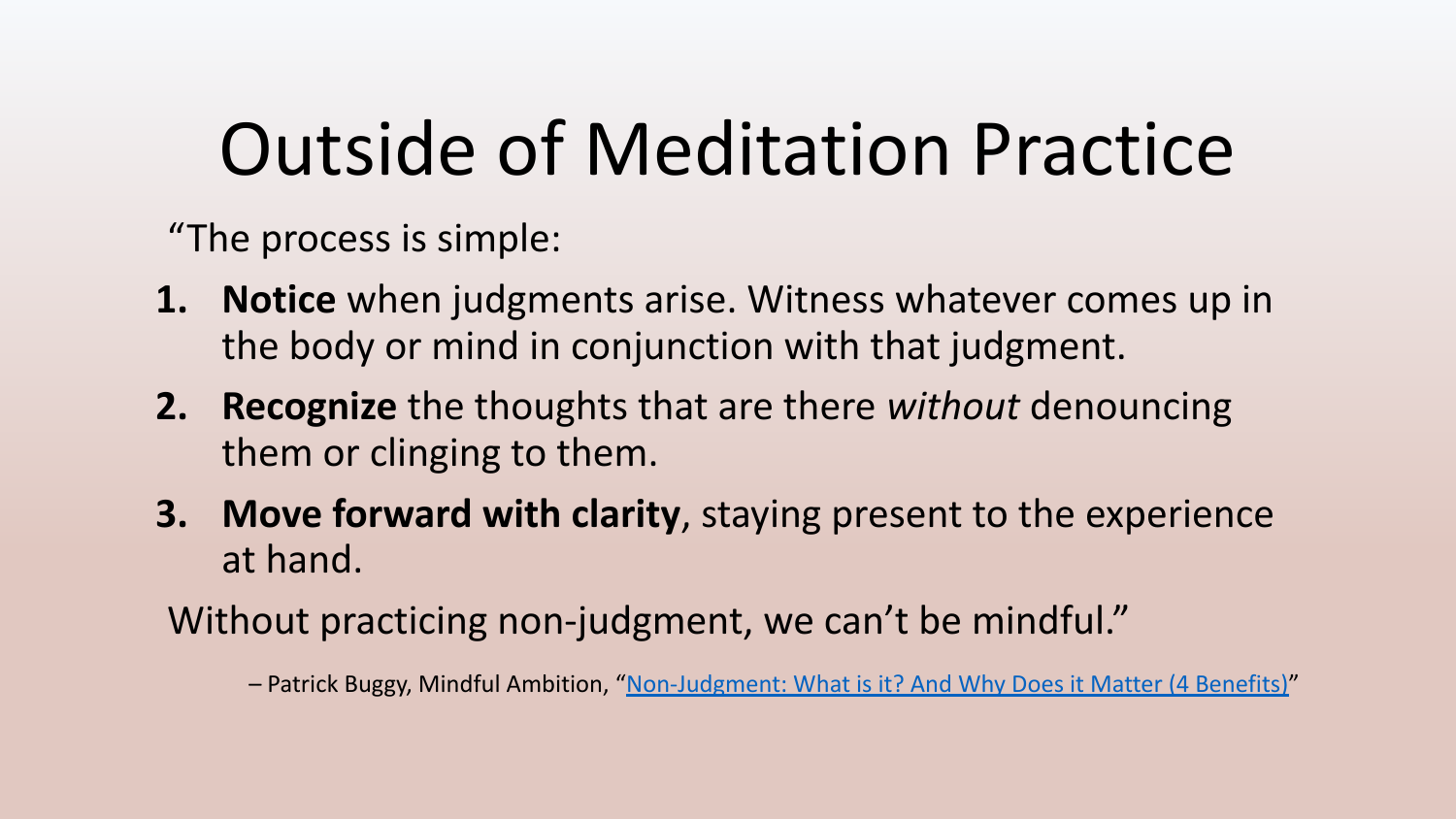